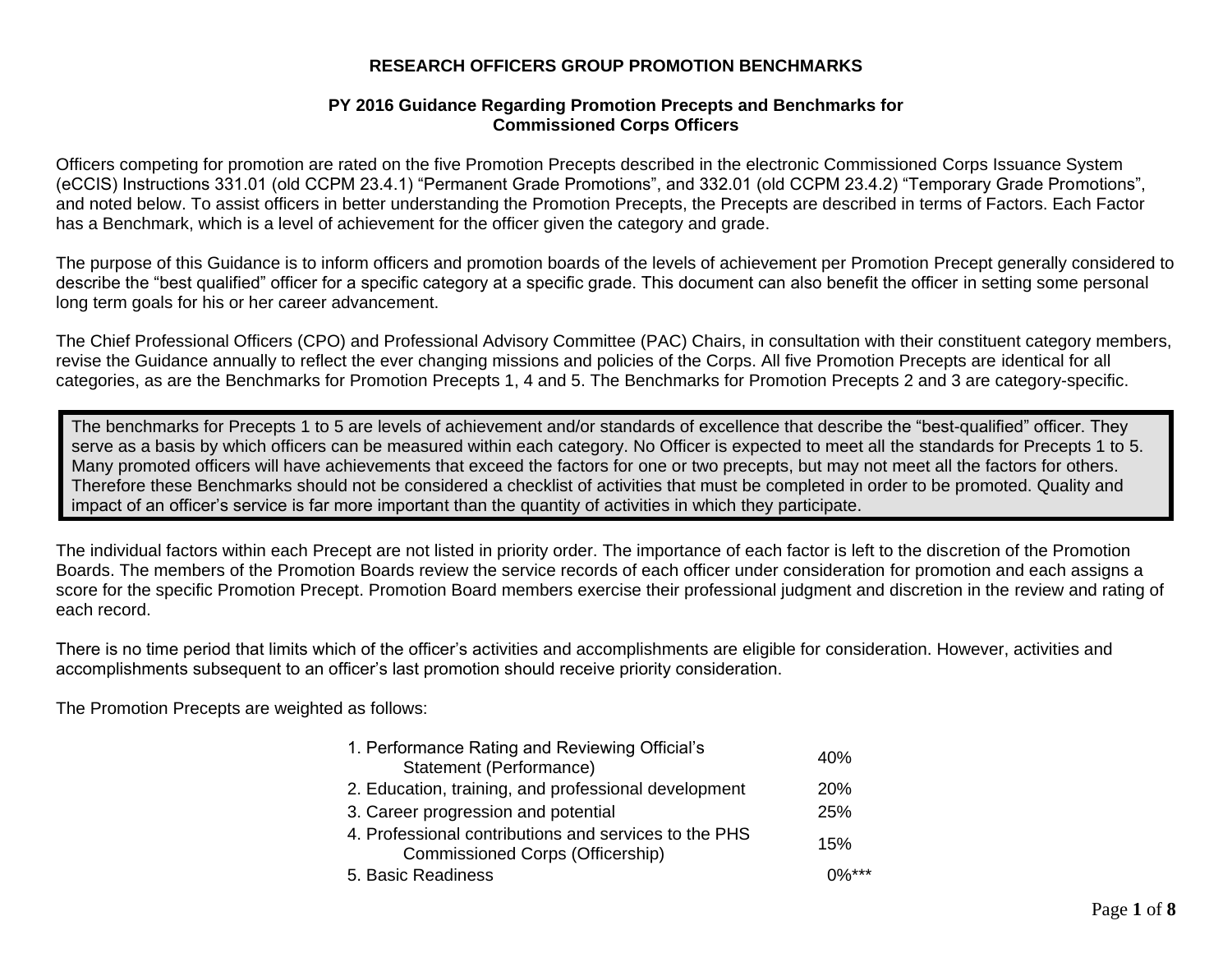#### \*\*\*IMPORTANT NOTE\*\*\*:

*Although the Readiness precept no longer carries any weight with regard to numerical score for promotion, basic readiness remains one of the several administrative checks for promotion. Officers in a "not ready" status at the 31 Dec RedDOG status report prior to the promotion year will receive an automatic Board Not Recommend. In addition, officers in a "not ready" status at the subsequent 31 March RedDOG status report, who were otherwise successful, will be removed from the successful list. Officers are advised to maintain basic readiness at all times.*

Promotion Board members examine many documents in the officer's electronic Official Personnel Folder (eOPF) during the promotion review. Examples of these documents include, but are not limited to: Commissioned Officers' Effectiveness Report (COER); Promotion Information Report (PIR); curriculum vitae; the Officer's and Reviewing Official's Statements; award narratives; and letters of appreciation. The most recent COERs (e.g., the last 3-5 years) are generally given the most consideration by Promotion Board members, although earlier COERs may also be reviewed.

Career development resources (e.g., Curriculum Vitae (CV) reviews, mentoring, internet training tools, career development seminars, fellow officers, serving in similar roles, etc.) provided by the PACs, agency liaisons, Division of Commissioned Corps Personnel and Readiness (DCCPR), and the CPOs should be explored and fully utilized by all officers.

The Benchmarks will change as the Commissioned Corps continues to evolve. Any comments or suggestions that you have on the Benchmarks may be submitted to your PAC Chair, and will be carefully considered for incorporation into the next annual revision.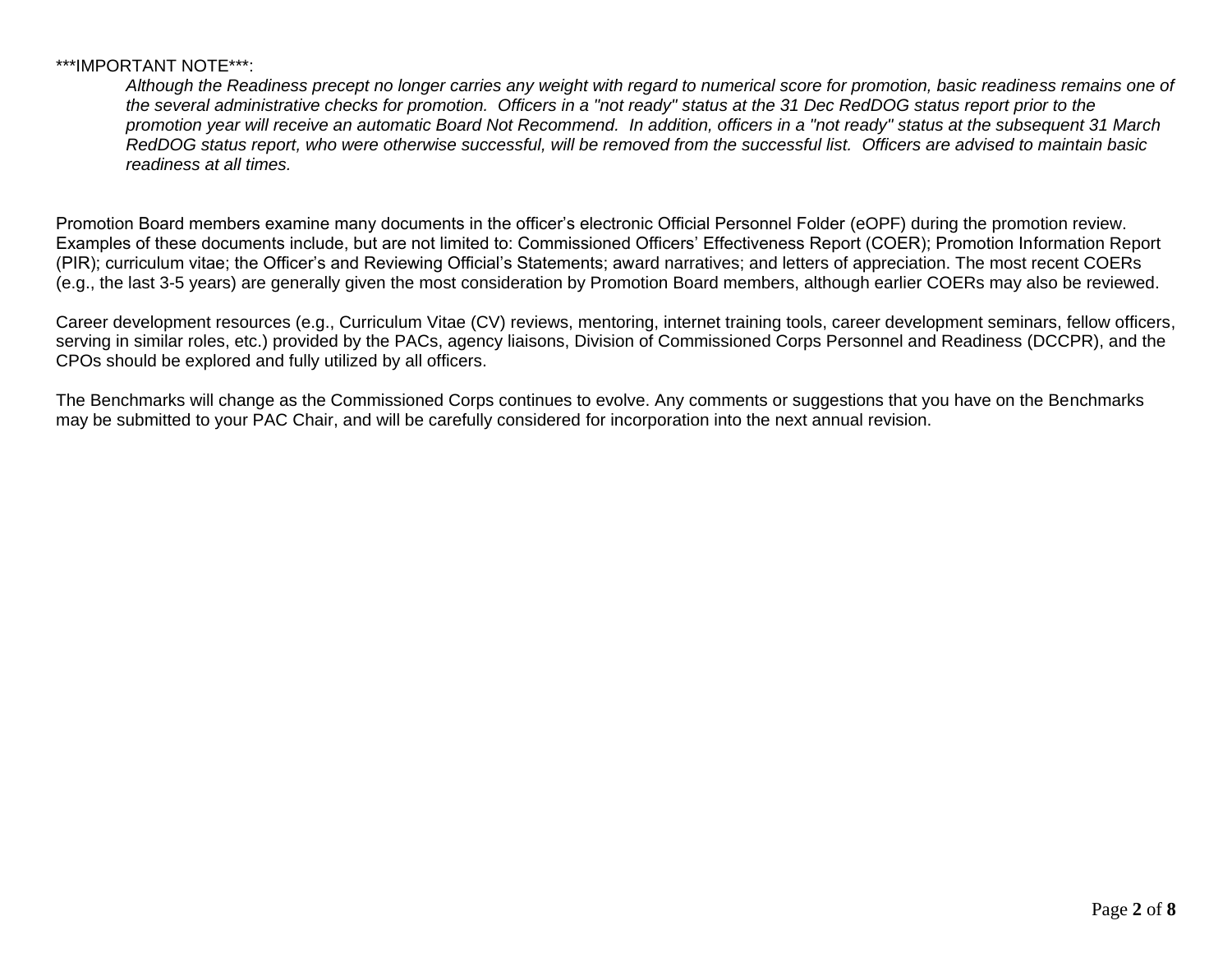| 1. Performance Rating and Reviewing Official's Statement (Performance)                                                                               |                                                                                                                                   |                                                                                                                                   |                                                                                                                                              |                                                                                                                                                                  |
|------------------------------------------------------------------------------------------------------------------------------------------------------|-----------------------------------------------------------------------------------------------------------------------------------|-----------------------------------------------------------------------------------------------------------------------------------|----------------------------------------------------------------------------------------------------------------------------------------------|------------------------------------------------------------------------------------------------------------------------------------------------------------------|
| <b>Factor</b>                                                                                                                                        | <b>Benchmarks</b><br>$P-O2*$                                                                                                      | <b>Benchmarks</b><br>T-04/P-03*                                                                                                   | <b>Benchmarks</b><br><b>T-05/P-04</b>                                                                                                        | <b>Benchmarks</b><br>T-06/P-05/P-06                                                                                                                              |
| • Commissioned Officers'<br><b>Effectiveness Report</b><br>(COER)<br>Based on information                                                            | The primary focus in<br>reviewing the COER should<br>be on the accompanying<br>narrative rather than on the                       | The primary focus in<br>reviewing the COER should<br>be on the accompanying<br>narrative rather than on the                       | The primary focus in<br>reviewing the COER should<br>be on the accompanying<br>narrative rather than on the                                  | The primary focus in<br>reviewing the COER should<br>be on the accompanying<br>narrative rather than on the                                                      |
| contained in the Officer's<br>Statement, separate from the<br>Reviewing Official's<br>Statement, the officer will be<br>rated on promotion readiness | indicated value.<br>Secondary assessment will<br>include a review of the COER<br>score, in the context of the                     | indicated value.<br>Secondary assessment will<br>include a review of the COER<br>score, in the context of the                     | indicated value.<br>Secondary assessment will<br>include a review of the COER<br>score, in the context of the                                | indicated value.<br>Secondary assessment will<br>include a review of the COER<br>score, in the context of the                                                    |
| as it relates to:<br>○ Progression of<br>responsibility<br>$\circ$ Achievement and                                                                   | officer's performance trends.<br>Guidance provided as<br>needed/requested to<br>complete assignments of                           | officer's performance trends.<br>Guidance provided as<br>needed/requested to<br>complete assignments of                           | officer's performance trends.<br>Evidence of independent<br>performance of complex<br>tasks requiring developed                              | officer's performance trends.<br>Independent initiative,<br>evidenced by development,<br>oversight, coordination and/or                                          |
| contributions to the<br>agency mission<br>o Personal accountability<br>for developing skills                                                         | moderate complexity and<br>impact. Skill development<br>reflects potential for<br>leadership and<br>willingness/ability to assume | moderate complexity and<br>impact. Skill development<br>reflects potential for<br>leadership and<br>willingness/ability to assume | proficiency and higher<br>responsibility with positive<br>impact on the program.<br>Demonstrated leadership of<br>program teams or projects. | leadership of projects of<br>exceptional difficulty with an<br>expected level of expertise.<br>Assumption of overall<br>personal accountability for              |
| and leadership<br>effectiveness                                                                                                                      | increasing levels of<br>responsibility.                                                                                           | increasing levels of<br>responsibility. Completes<br>assigned duty-related<br>mandatory training and                              | Completes assigned duty-                                                                                                                     | the involved program or<br>project.<br>Completes assigned duty-                                                                                                  |
|                                                                                                                                                      | Completes assigned duty-<br>related mandatory training<br>and elective training to<br>complement mandatory<br>training.           | elective training to<br>complement mandatory<br>training.                                                                         | related mandatory training<br>and elective training to<br>complement mandatory<br>training.                                                  | related mandatory training<br>and elective training to<br>complement mandatory<br>training.                                                                      |
|                                                                                                                                                      | Supporting information that<br>professional development<br>contributes to the agency                                              | Supporting information that<br>professional development<br>contributes to the agency<br>missions.                                 | Supporting information that<br>professional development<br>contributes to the agency<br>missions.                                            | Supporting information that<br>professional development<br>contributes to the agency<br>missions.                                                                |
|                                                                                                                                                      | missions.<br>The officer demonstrates they<br>efficiently and effectively work<br>at their current grade.                         | The officer demonstrates they<br>efficiently and effectively work<br>at a higher level than their<br>current grade.               | The officer demonstrates they<br>efficiently and effectively work<br>at a higher level than their<br>current grade.                          | The officer demonstrates they<br>efficiently and effectively work<br>at a higher level than their<br>current grade and should<br>currently occupy an O-6 billet. |

## PY 2016 FACTORS and BENCHMARKS FOR PROMOTION PRECEPTS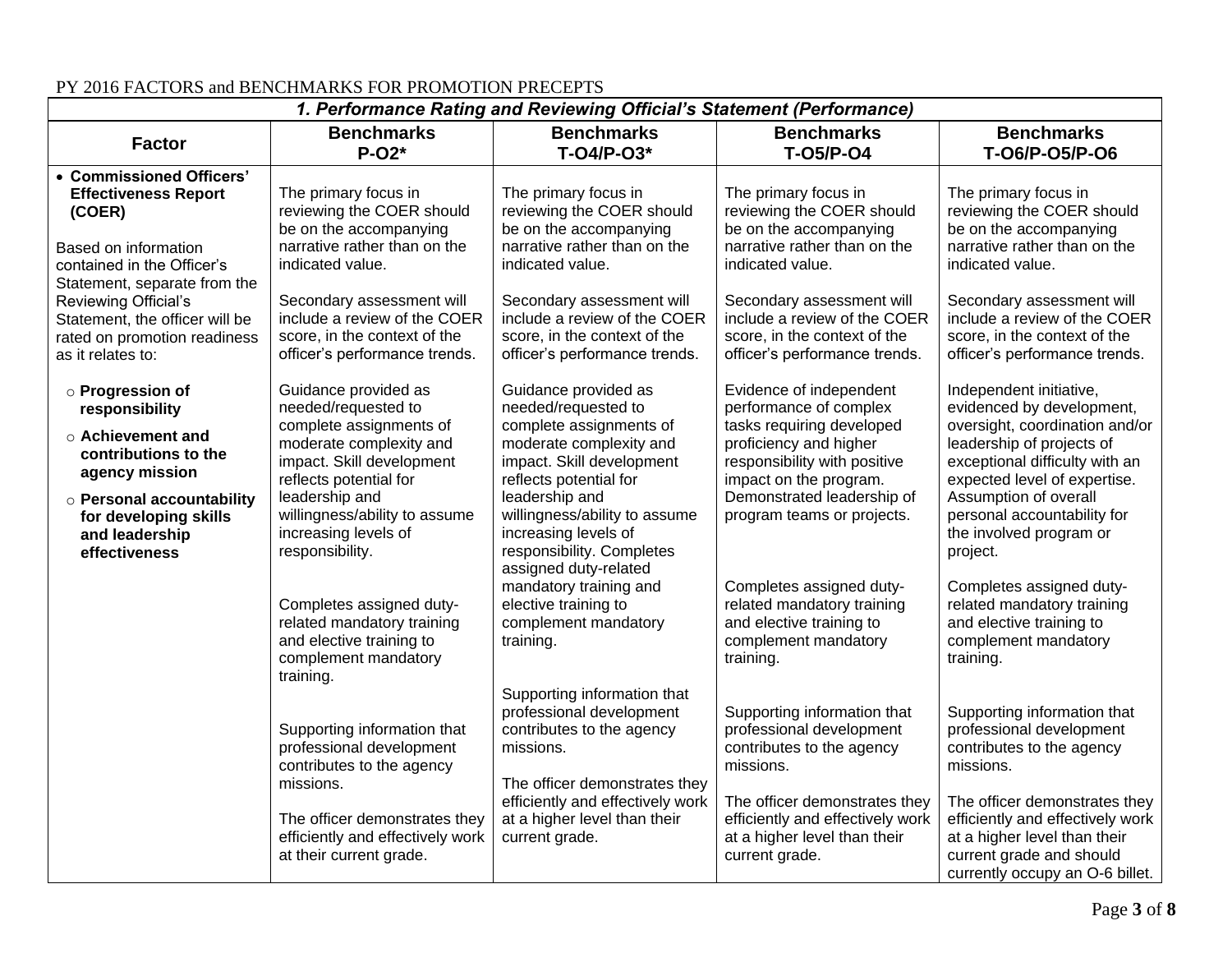| 1. Performance Rating and Reviewing Official's Statement (Performance)<br>Continued from page 3 |                                                  |                                                       |                                                           |                                                       |
|-------------------------------------------------------------------------------------------------|--------------------------------------------------|-------------------------------------------------------|-----------------------------------------------------------|-------------------------------------------------------|
|                                                                                                 | <b>Benchmarks</b>                                | <b>Benchmarks</b>                                     | <b>Benchmarks</b>                                         | <b>Benchmarks</b>                                     |
| <b>Factor</b>                                                                                   | $P-O2*$                                          | T-04/P-03*                                            | <b>T-05/P-04</b>                                          | T-06/P-05/P-06                                        |
| • Award History**                                                                               | There should be a record of                      | There should be a record of                           | There should be a record of                               | There should be a record of                           |
|                                                                                                 | awards across the career.                        | awards across the career.                             | awards across the career.                                 | awards across the career.                             |
| Progression of awards,                                                                          | Officers should strive for                       | Officers should strive for                            | Officers should strive for                                | Officers should strive for                            |
| relevance to mission, quality,                                                                  | increasing levels of                             | increasing levels of                                  | levels of achievement that                                | levels of achievement that                            |
| as well as quantity, across                                                                     | achievement including team                       | achievement that reflects                             | are distinctly greater than                               | reflects exceptional                                  |
| the career is assessed:                                                                         | or unit participation, which                     | superior efforts, including                           | expected and which should                                 | leadership and which should                           |
|                                                                                                 | may result in individual or unit                 | team or unit participation,                           | result in progressively higher                            | result in progressively higher                        |
| $\circ$ PHS Individual and Unit                                                                 | awards (e.g., a PHS Citation                     | which may result in individual                        | individual awards or unit                                 | individual awards or unit                             |
| Honor Awards (e.g., PHS<br><b>Citation Medal,</b>                                               | Medal or Unit<br>Commendation).                  | or unit awards (e.g., an<br>Achievement Medal or Unit | recognition (e.g., a<br><b>Commendation Medal or Unit</b> | recognition (e.g., an<br>Outstanding Service Medal or |
| <b>Outstanding Service</b>                                                                      |                                                  | Commendation).                                        | Commendation).                                            | Outstanding Unit Citation).                           |
| Medal, Unit                                                                                     | Division, Institute, and                         |                                                       |                                                           |                                                       |
| Commendation)                                                                                   | Agency (including non-DHHS                       | Division, Institute, and                              | Division, Institute, and                                  | Division, Institute, and                              |
|                                                                                                 | agencies), and professional                      | Agency (including non-DHHS                            | Agency (including non-DHHS                                | Agency (including non-DHHS                            |
| ○ Other Awards &                                                                                | organization awards, and                         | agencies), and professional                           | agencies), and professional                               | agencies), and professional                           |
| <b>Recognition</b>                                                                              | recognition such as letters of                   | organization awards, and                              | organization awards, and                                  | organization awards, and                              |
|                                                                                                 | commendation.                                    | recognition such as letters of                        | recognition such as letters of                            | recognition such as letters of                        |
| o PHS Service Awards                                                                            |                                                  | commendation.                                         | commendation.                                             | commendation.                                         |
| (e.g., Isolated Hardship                                                                        | Service should clearly reflect                   |                                                       |                                                           |                                                       |
| Service Award, Special                                                                          | the impact(s) that evolve from                   | Service should clearly reflect                        | Service should clearly reflect                            | Service should clearly reflect                        |
| <b>Assignment Service</b>                                                                       | responsibility and                               | the impact(s) that evolve from                        | the impact(s) that evolve from                            | the impact(s) that evolve from                        |
| Award)                                                                                          | performance of the officer.                      | responsibility and                                    | responsibility and                                        | responsibility and                                    |
|                                                                                                 |                                                  | performance of the officer.                           | performance of the officer.                               | performance of the officer.                           |
| . Reviewing Official's<br><b>Assessment for Promotion</b>                                       | <b>Exhibits Leadership</b><br><b>Qualities</b>   | <b>Exhibits Leadership</b><br><b>Qualities</b>        | <b>Demonstrates Leadership</b><br><b>Skills</b>           | <b>Accomplished Leadership</b><br>Role                |
| <b>Readiness</b>                                                                                |                                                  |                                                       |                                                           |                                                       |
|                                                                                                 | Recognizing junior officers                      | Recognizing junior officers                           | Recognizing exceptional                                   | Recognizing leaders who                               |
| Based on information                                                                            | with the potential and                           | with the potential and                                | personal leadership skill and                             | have moved into key                                   |
| contained in the Reviewing                                                                      | inspiration to influence.                        | inspiration to influence.                             | significant potential or                                  | leadership roles and have a                           |
| Official's Statement (separate                                                                  |                                                  |                                                       | competence as a leader or                                 | proven record of influence                            |
| from the Officer's Statement),                                                                  |                                                  |                                                       | manager.                                                  | and achievement (e.g.,                                |
| the Officer will be rated on                                                                    | For example: As assessed in                      | For example: As assessed in                           |                                                           | Subject Matter Expert,                                |
| promotion readiness as it                                                                       | ROS, candidate excels:                           | ROS, candidate excels:                                |                                                           | Program Chief/Director or                             |
| relates to:                                                                                     |                                                  |                                                       | For example: As assessed in                               | equivalent).                                          |
|                                                                                                 | a) In attributes that serve the                  | a) In attributes that serve the                       | ROS, candidate excels:                                    |                                                       |
| <b>c Current Leadership Role</b>                                                                | leadership in a group, team,                     | leadership in a group, team,                          |                                                           | For example: As assessed in                           |
| in Command/ Agency                                                                              | committee, or branch work                        | committee, or branch work                             | a) In the contributions to and                            | ROS, candidate excels:                                |
| ○ Progression of                                                                                | and with the potential for<br>team leadership or | and with the potential for<br>team leadership or      | support of a management,<br>supervisory, technical or     | a) In an executive, senior                            |
| <b>Leadership Potential</b>                                                                     | management role.                                 | management role.                                      | clinical expert and/or                                    | management, expert, and/or                            |
|                                                                                                 |                                                  |                                                       | program leadership role.                                  | special advisory/consultant                           |
|                                                                                                 | and/or                                           | and/or                                                |                                                           | position.                                             |
| ○ Contribution to the                                                                           |                                                  |                                                       |                                                           |                                                       |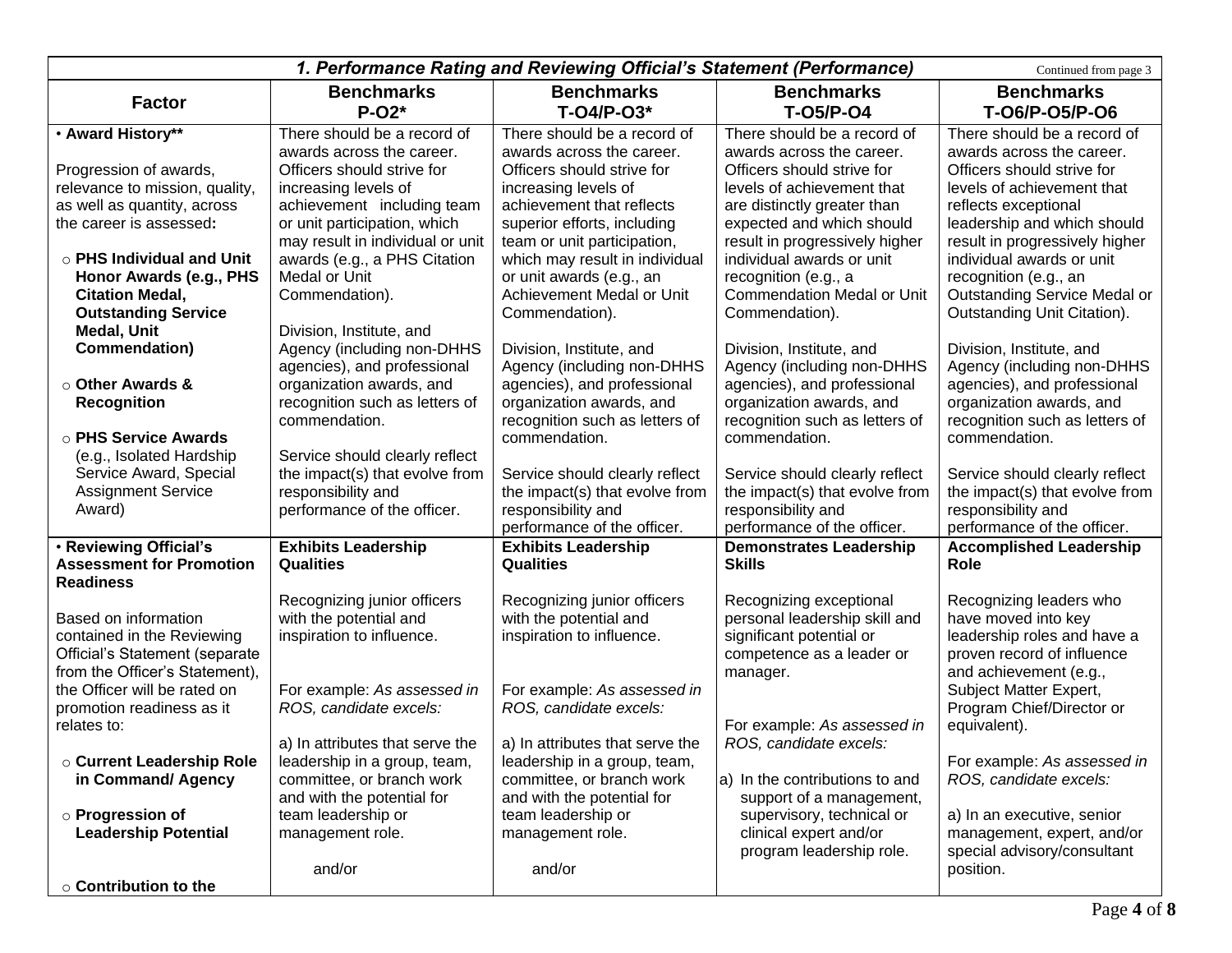| 1. Performance Rating and Reviewing Official's Statement (Performance)<br>Continued from page 4 |                                                                                                                                                                                                                                                                                                                                                                                     |                                                                                                                                                                                                                                                                                                                                                                                                                                                                 |                                                                                                                                                                                                                                                                                                                                                                                                                                                                                 |                                                                                                                                                                                                                                                                                                                                                                                                                                                                                                                                                                                      |
|-------------------------------------------------------------------------------------------------|-------------------------------------------------------------------------------------------------------------------------------------------------------------------------------------------------------------------------------------------------------------------------------------------------------------------------------------------------------------------------------------|-----------------------------------------------------------------------------------------------------------------------------------------------------------------------------------------------------------------------------------------------------------------------------------------------------------------------------------------------------------------------------------------------------------------------------------------------------------------|---------------------------------------------------------------------------------------------------------------------------------------------------------------------------------------------------------------------------------------------------------------------------------------------------------------------------------------------------------------------------------------------------------------------------------------------------------------------------------|--------------------------------------------------------------------------------------------------------------------------------------------------------------------------------------------------------------------------------------------------------------------------------------------------------------------------------------------------------------------------------------------------------------------------------------------------------------------------------------------------------------------------------------------------------------------------------------|
| <b>Factor</b>                                                                                   | <b>Benchmarks</b><br>$P-O2*$                                                                                                                                                                                                                                                                                                                                                        | <b>Benchmarks</b><br>$T-O4/P-O3*$                                                                                                                                                                                                                                                                                                                                                                                                                               | <b>Benchmarks</b><br><b>T-05/P-04</b>                                                                                                                                                                                                                                                                                                                                                                                                                                           | <b>Benchmarks</b><br>T-06/P-05/P-06                                                                                                                                                                                                                                                                                                                                                                                                                                                                                                                                                  |
| <b>Agency Missions</b>                                                                          | b) As a member of a task<br>force or similar group at, or<br>above, the local or regional<br>Branch or Division level.<br>Other considerations may<br>include:<br>Authorship of publications or<br>other written communication<br>or oral presentations that<br>strive for increasing impact<br>(e.g., at, or above, the local/<br>regional Branch, or Division<br>level).          | b) As a member of a task<br>force or similar group at, or<br>above, the local or regional<br>Branch or Division level.<br>Other considerations may<br>include:<br>Authorship of publications or<br>other written communication<br>or oral presentations that<br>strive for increasing impact<br>(e.g., at, or above, the local/<br>regional Branch, or Division<br>level).<br>Engages in collateral<br>activities that contribute to the<br>Agency/PHS mission. | and/or<br>b) As a member or leader of<br>a task force or similar group<br>at, or above, the local or<br>regional Agency level.<br>Other considerations may<br>include:<br>Primary or secondary<br>authorship of publications or<br>other written communication<br>or oral presentations that<br>strive for increasing impact<br>(e.g., at or above the local or<br>regional Agency level).<br>Engages in collateral<br>activities that contribute to the<br>Agency/PHS mission. | and/or<br>b) As a leader of a task force<br>or a similar group at either<br>the regional, national or<br>international Agency level.<br>Other considerations may<br>include:<br>Primary or secondary<br>authorship of publications or<br>other written communication<br>or oral presentations that<br>strive for increasing impact<br>(e.g., at either the regional,<br>national or international<br>Agency level).<br>Evidence that career duties<br>and collateral activities<br>contribute to visibility and<br>impact of the Agency/PHS<br><b>Commissioned Corps</b><br>mission. |
|                                                                                                 | * - Temporary O2 and O3 promotions for all categories and Temporary O4 promotions for the Medical and Dental Categories are determined by an<br>administrative file review as outlined in Commissioned Corps Instruction (CCI) 332.01 (old CC 23.4.2, 6-2). Officers are encouraged to use the Factors and<br>Benchmarks listed for T-O4/P-O2 & O3 for career development purposes. |                                                                                                                                                                                                                                                                                                                                                                                                                                                                 |                                                                                                                                                                                                                                                                                                                                                                                                                                                                                 |                                                                                                                                                                                                                                                                                                                                                                                                                                                                                                                                                                                      |

\*\* - Please refer to CCI 511.01 (old CC 27.1.1) Awards Program for a description of the Honor and Service Awards.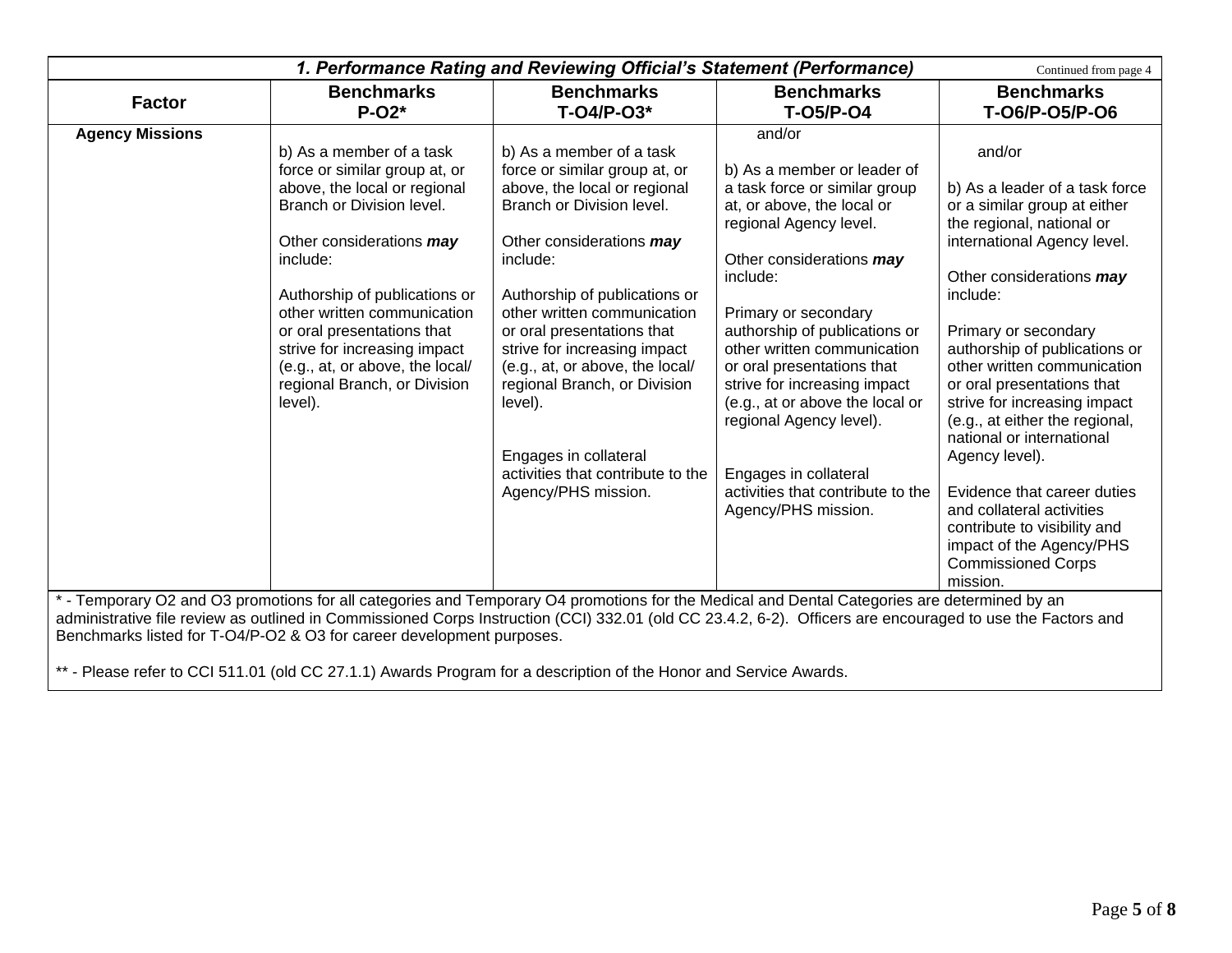# *2. Education, Training & Professional Development*

Officers in ROG will be evaluated based upon their training in the laboratory and clinical research. Specific training occurs in laboratory methods; clinical competencies; competencies in the conduct of research, e.g., protocol development, laboratory safety, etc.

## *3. Career Progression & Potential*

Research assignments that increase in complexity and detail and responsibility are key in assessing this precept in ROG, as well as recognition by the assignment of collateral duties, awards, and promotions. Officers in ROG progress from fellow to tenure-track to tenured billets in carefully delineated steps. Members of the ROG demonstrate increasing independence in their research at the O-5 and O-6 level by progressing from Tenure Track to Tenure status.

| 4. Professional Contributions & Services to the PHS Commissioned Corps (Officership)                                                                                                                                                             |                                                                                                                                                           |                                                                                                                                                           |                                                                                                                                                           |                                                                                                                                                           |
|--------------------------------------------------------------------------------------------------------------------------------------------------------------------------------------------------------------------------------------------------|-----------------------------------------------------------------------------------------------------------------------------------------------------------|-----------------------------------------------------------------------------------------------------------------------------------------------------------|-----------------------------------------------------------------------------------------------------------------------------------------------------------|-----------------------------------------------------------------------------------------------------------------------------------------------------------|
| <b>Factor</b>                                                                                                                                                                                                                                    | <b>Benchmarks</b>                                                                                                                                         | <b>Benchmarks</b>                                                                                                                                         | <b>Benchmarks</b>                                                                                                                                         | <b>Benchmarks</b>                                                                                                                                         |
|                                                                                                                                                                                                                                                  | $P-O2*$                                                                                                                                                   | $T-O4/P-O3*$                                                                                                                                              | <b>T-05/P-04</b>                                                                                                                                          | T-06/P-05/P-06                                                                                                                                            |
| · Honor/                                                                                                                                                                                                                                         | Displaying honor and integrity                                                                                                                            | Displaying honor and                                                                                                                                      | Displaying honor and integrity                                                                                                                            | Displaying honor and                                                                                                                                      |
| <b>Integrity/Duty</b>                                                                                                                                                                                                                            | as an officer.                                                                                                                                            | integrity as an officer.                                                                                                                                  | as an officer.                                                                                                                                            | integrity as an officer.                                                                                                                                  |
| As a USPHS Officer                                                                                                                                                                                                                               | Completes mandatory CC                                                                                                                                    | Completes mandatory CC                                                                                                                                    | Completes mandatory CC                                                                                                                                    | Completes mandatory CC                                                                                                                                    |
|                                                                                                                                                                                                                                                  | training                                                                                                                                                  | training                                                                                                                                                  | training                                                                                                                                                  | training                                                                                                                                                  |
| ○ Honor and integrity are<br>the consistent regard for<br>the highest standards of<br>behaviors and the refusal<br>to violate one's personal<br>and professional codes.<br>$\circ$ Duty is the free<br>acceptance of a<br>commitment to service. | Officer participates in personal<br>and professional duties to<br>meet obligations.<br>No disciplinary or adverse<br>actions; officer in good<br>standing | Officer participates in<br>personal and professional<br>duties to meet obligations.<br>No disciplinary or adverse<br>actions; officer in good<br>standing | Officer participates in<br>personal and professional<br>duties to meet obligations.<br>No disciplinary or adverse<br>actions; officer in good<br>standing | Officer participates in<br>personal and professional<br>duties to meet obligations.<br>No disciplinary or adverse<br>actions; officer in good<br>standing |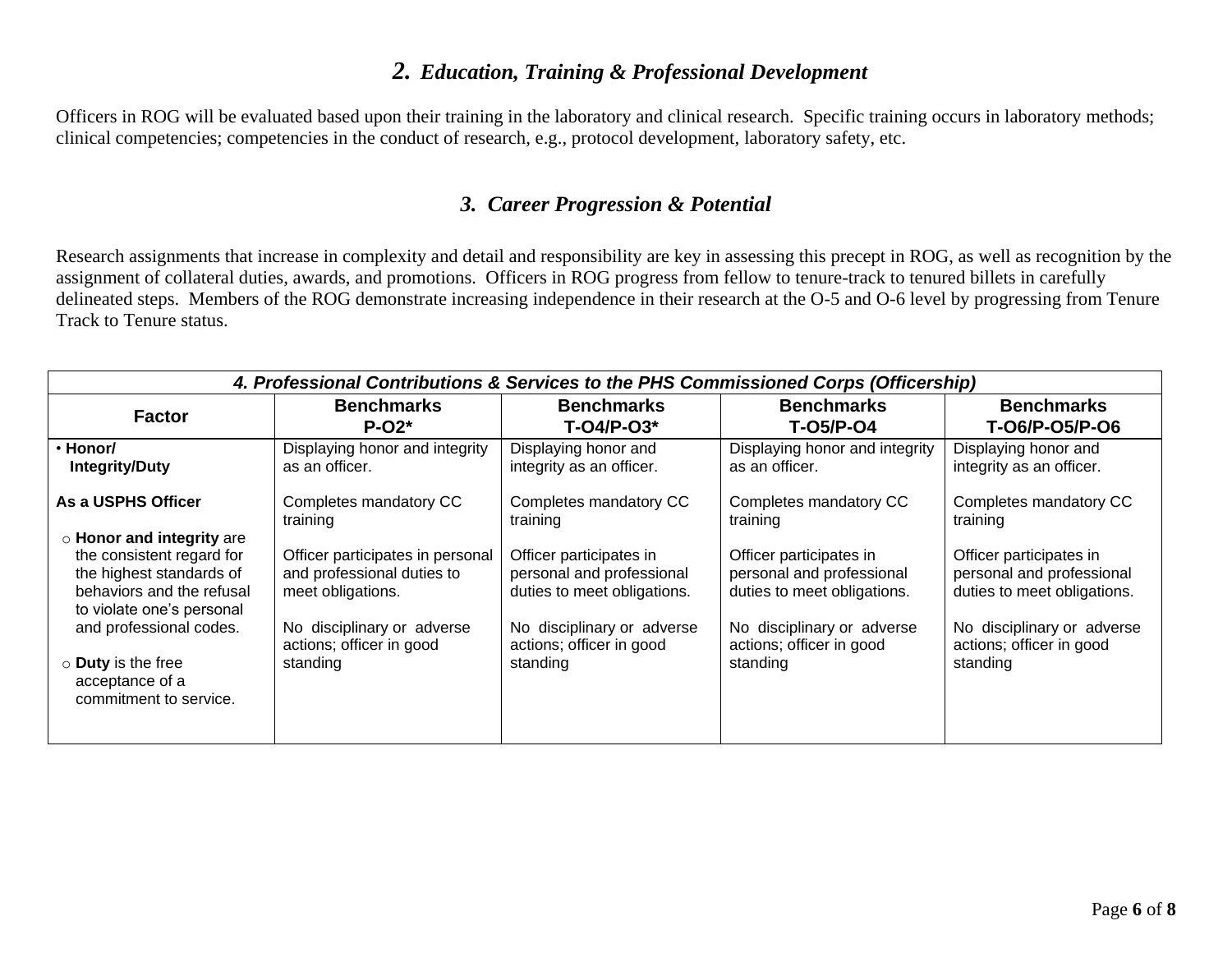| 4. Professional Contributions & Services to the PHS Commissioned Corps (Officership)<br>Continued from page 6                                                                                                                                                                                                                                                                                                                                                        |                                                                                                                             |                                                                                                                                          |                                                                                                                                                                                                                                                                                                                                                                                                                                                                                                                                      |                                                                                                                                                                                                                                                                                                                                                                                                                                                                                                                                                                                |
|----------------------------------------------------------------------------------------------------------------------------------------------------------------------------------------------------------------------------------------------------------------------------------------------------------------------------------------------------------------------------------------------------------------------------------------------------------------------|-----------------------------------------------------------------------------------------------------------------------------|------------------------------------------------------------------------------------------------------------------------------------------|--------------------------------------------------------------------------------------------------------------------------------------------------------------------------------------------------------------------------------------------------------------------------------------------------------------------------------------------------------------------------------------------------------------------------------------------------------------------------------------------------------------------------------------|--------------------------------------------------------------------------------------------------------------------------------------------------------------------------------------------------------------------------------------------------------------------------------------------------------------------------------------------------------------------------------------------------------------------------------------------------------------------------------------------------------------------------------------------------------------------------------|
| <b>Factor</b>                                                                                                                                                                                                                                                                                                                                                                                                                                                        | <b>Benchmarks</b><br>$P-O2*$                                                                                                | <b>Benchmarks</b><br>$T-O4/P-O3*$                                                                                                        | <b>Benchmarks</b><br><b>T-05/P-04</b>                                                                                                                                                                                                                                                                                                                                                                                                                                                                                                | <b>Benchmarks</b><br>T-06/P-05/P-06                                                                                                                                                                                                                                                                                                                                                                                                                                                                                                                                            |
| <b>Officer CC Contributions</b><br>Significant contributions are<br>based on information<br>contained in the Officer's<br>Statement, CV, and<br>documented in letters of<br>appreciation. Examples                                                                                                                                                                                                                                                                   | Appointed member or<br>volunteer.                                                                                           | Appointed member or<br>volunteer.                                                                                                        | Appointed member or<br>volunteer who leads<br>subcommittee or<br>demonstrates substantive<br>role.                                                                                                                                                                                                                                                                                                                                                                                                                                   | Appointed member or<br>volunteer who serves as<br>Chair or Vice-Chair, or leads<br>subcommittees, or<br>demonstrates substantive<br>role.                                                                                                                                                                                                                                                                                                                                                                                                                                      |
| may include:<br><b>O</b> Membership/Leadership/<br><b>Involvement in PAC and</b><br><b>Advisory Groups (e.g.,</b><br>Junior Officers Advisory<br>Group, Minority Officers<br>Liaison Council)                                                                                                                                                                                                                                                                        | Evidence that [CC and<br>collateral activities impact and<br>contribute to the PHS mission<br>at the local level.           | Evidence that CC and<br>collateral activities impact<br>and contribute to the PHS<br>mission at the local level.                         | Evidence that CC and<br>collateral activities impact and<br>contribute to the PHS mission<br>at the regional level.                                                                                                                                                                                                                                                                                                                                                                                                                  | Evidence that CC and<br>collateral activities impact<br>and contribute to the PHS<br>mission at the regional,<br>national or international<br>level.                                                                                                                                                                                                                                                                                                                                                                                                                           |
| $\circ$ Recruitment Activities                                                                                                                                                                                                                                                                                                                                                                                                                                       |                                                                                                                             | Documented recruitment<br>activities                                                                                                     | Documented recruitment<br>activities                                                                                                                                                                                                                                                                                                                                                                                                                                                                                                 | Documented recruitment<br>activities                                                                                                                                                                                                                                                                                                                                                                                                                                                                                                                                           |
| <b>O</b> Mentoring<br><b>Professional contributions</b><br>Commitment to professional<br>development and officer<br>visibility, i.e while in uniform.<br>Significant contributions are<br>based on information<br>contained in the CV, and<br>documented in letters of<br>appreciation, awards, etc.<br>Examples may include:<br>Membership/<br>$\circ$<br>Involvement in<br><b>Professional, Uniformed</b><br><b>Service, and Specialty</b><br><b>Organizations</b> | Participates as a protégé in<br>regular one-on-one or group<br>mentoring activities<br>Active member at the local,<br>level | Participates as a protégé in<br>regular one-on-one or group<br>mentoring activities.<br>Active member at the local,<br>regional, levels. | Participates as a primary or<br>supportive mentor in regular<br>one-on-one or group<br>mentoring activities Seeks<br>mentors within peers or<br>higher level<br>Completes a formal mentor<br>assignment verified via letter<br>from PAC, Advisory Group,<br>Agency leadership, etc.<br>Recruits other mentors to<br>support professional<br>development of peers.<br>Active member at the<br>regional, or national, or<br>levels.<br>Serves as contributing<br>member to the organization<br>through a committee or<br>subcommittee. | Participates as a primary<br>mentor in regular one-on-<br>one or group mentoring<br>activities. Seeks mentors<br>within peers or higher level.<br>Completes a formal mentor<br>assignment verified via letter<br>from PAC, Advisory Group,<br>Agency leadership, etc.<br>Recruit, train, support and<br>manage other mentors for<br>the professional<br>development of other<br>officers.<br>Active member at the<br>national or international<br>levels.<br>Serves in a leadership role<br>in the organization such as<br>subcommittee Chair or Chair<br>of the organization. |